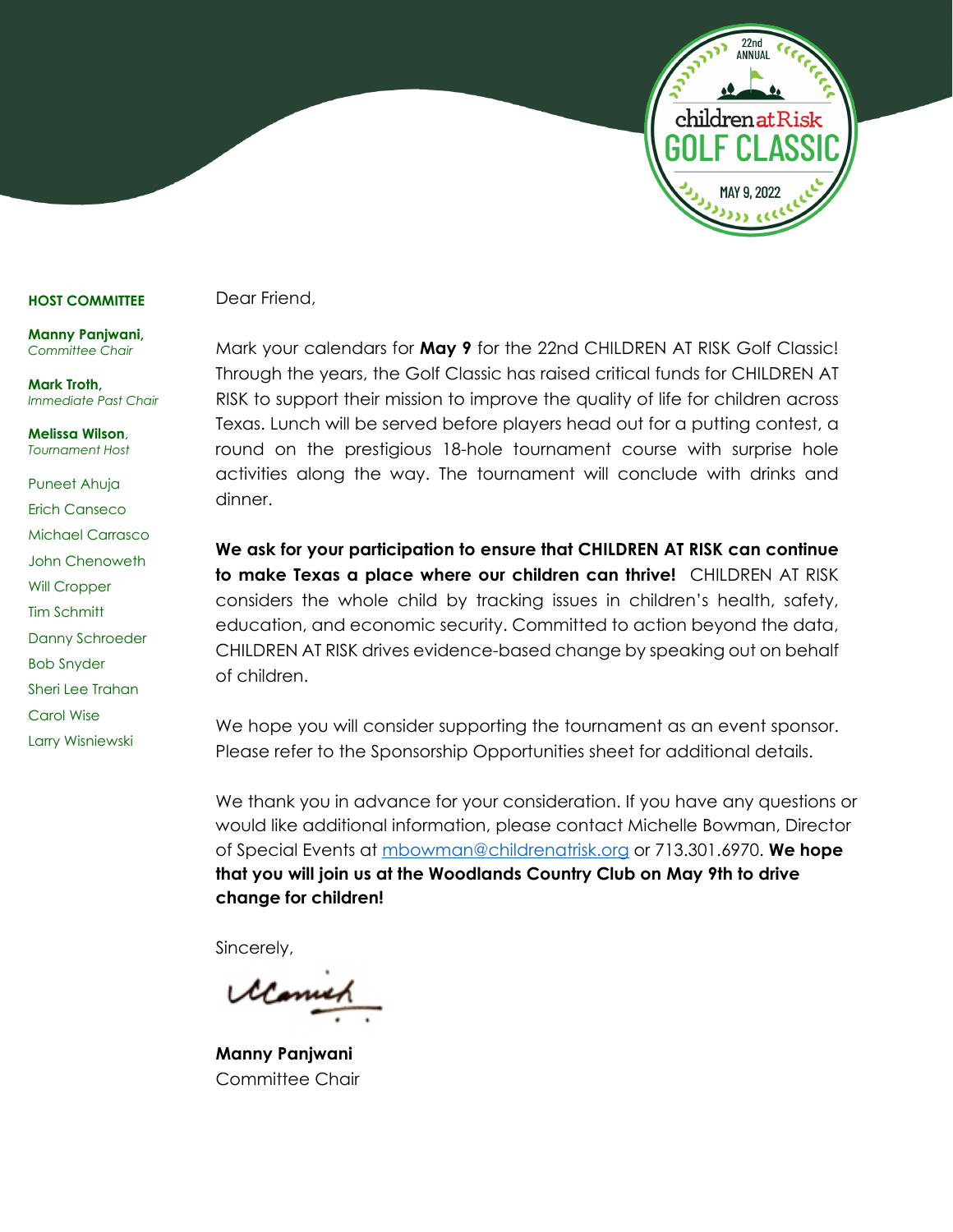

**Please Join Us For the 22nd Annual CHILDREN AT RISK Golf Classic** Monday, May 9, 2022 The Woodlands Country Club Tournament Course

### **Hosted by Melissa Wilson of Fox 26**

# **SPONSORSHIP OPPORTUNITIES**

### **\$20,000 – TITLE SPONSORSHIP**

- **Benefits can be customized!**
- **4 four-player teams**
- **PSA on Fox 26 with Melissa Wilson**
- **Billboard Advertisement for 30 days**
- **Corporate logo on a select tournament gift**
- **Corporate banner on Tournament Webpage**
- **Corporate logo recognition on the C@R website**
- **Table for 10 to the C@R Accolades Luncheon**
- **Prominent name/logo recognition on all tournament signs as the Title Sponsor**
- **Recognition on Social Media, Program and Event Signage**

### **\$15,000 – GOLD SPONSORSHIP**

- 3 four-player teams
- Name/logo on a select tournament gift
- Corporate banner on Tournament Webpage
- Corporate logo recognition on the C@R website
- Prominent name/logo recognition on all tournament signs
- 6 tickets to the C@R Accolades Luncheon
- Recognition on Social Media, Invitation,

Program, and Event Signage

### **\$10,000 – SILVER SPONSORSHIP**

- 2 four-player teams
- Name/logo on a select tournament gift
- Corporate logo recognition on the C@R website for one year
- Name on all tournament signs
- 4 tickets to the C@R Accolades Luncheon • Recognition on Social Media, Invitation,
- Program, and Event Signage

### **\$5,000 – BRONZE SPONSORSHIP**

- 1 four-player team
- Corporate logo recognition on the C@R website for one year
- Name on all tournament signs
- 2 tickets to the C@R Accolades Luncheon
- Recognition on Social Media, Tournament Webpage, Invitation, Program, and Signage

### **\$2,500 – PLAYERS SPONSORSHIP**

- 1 four-player team
- Name on two tournament signs
- Recognition on Social Media, Tournament Webpage, Invitation, Program and Signage

### **\$1,500 – YOUNG PRO SPONSORSHIP**

- 1 four-player team of young professionals
- Name on one tournament sign
- Recognition on Social Media, Tournament Webpage, Invitation, Program and Signage

### **\$625 – INDIVIDUAL TICKET**

- Opportunity to play with a team of three other individual players
- Recognition on Program and Event Signage

# **UNDERWRITING OPPORTUNITIES**

### **\$2,000 – SWAG SPONSOR**

- Sponsors a tournament gift for every player
- Name or logo on swag
- Name on two tournament signs
- Recognition on Social Media, Tournament Webpage, Invitation, Program and Signage

### **\$1,000 – PUTTING CONTEST SPONSOR**

- Sponsorship of a prize to be awarded to the putting contest winner
- Name on putting contest sign
- Recognition on Social Media, Tournament Webpage, Invitation, Program and Signage

### **\$1,000 – HOLE SPONSORSHIP**

- Name on one custom tournament sign
- Recognition on Social Media, Tournament Webpage, Invitation, Program and Signage

# CHILDREN AT RISK TAX ID: 76-0360533

2900 Weslayan St., Ste. 400, Houston, TX 77027 [childrenatrisk.org](http://www.childrenatrisk.org)